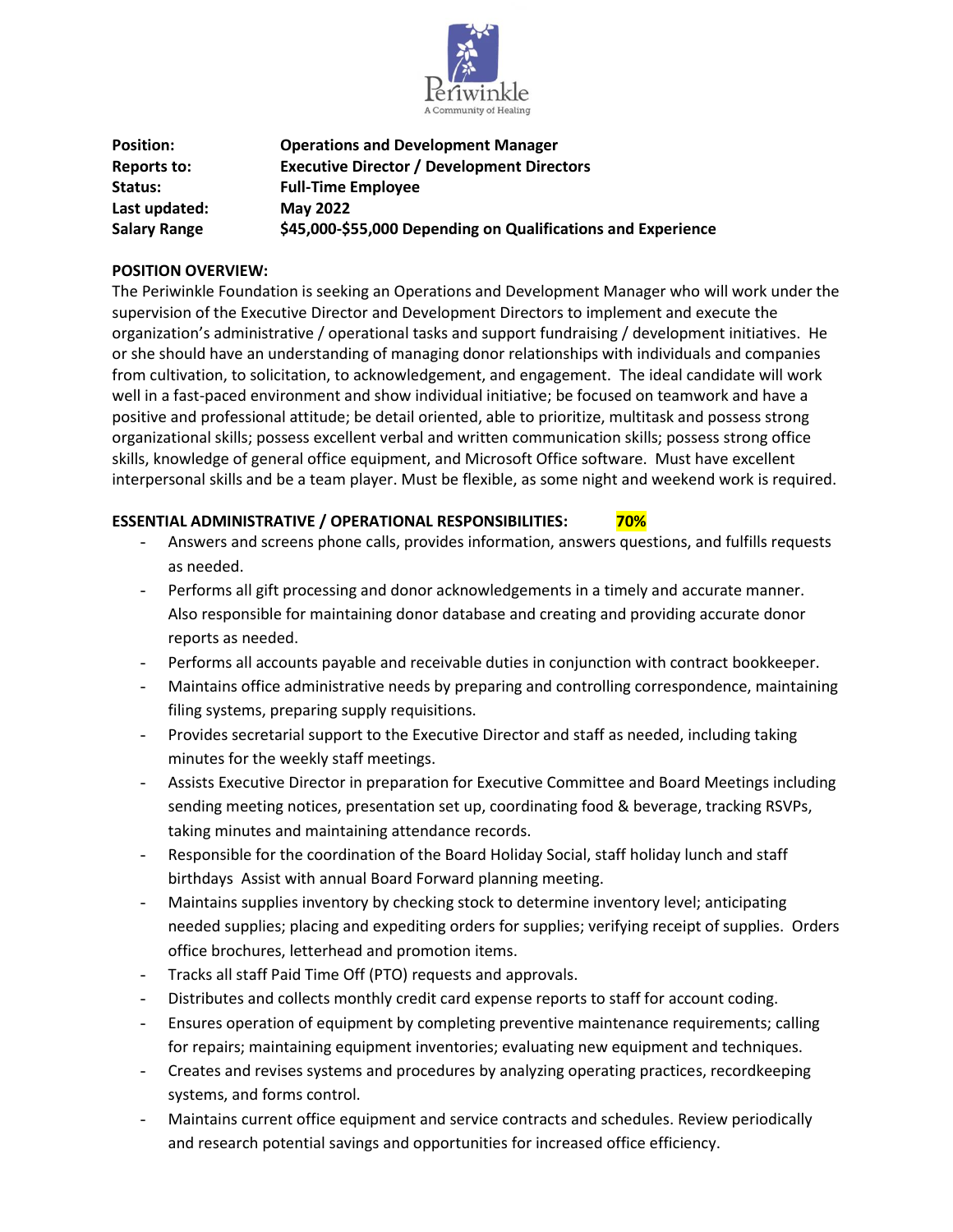- Follows and updates historical reference by defining procedures for retention, protection, retrieval, transfer, and disposal of records.
- Contributes to team effort assisting in preparation and implementation of camps, arts programming, and fundraising events

# **ESSENTIAL FUNDRAISING / DEVELOPMENT RESPONSIBILITIES: 30%**

- Assists with planning and implementation of two peer-to-peer fundraising events; Periwinkle Cycle and Periwinkle Kickball Classic through event committee management, donor and sponsor solicitation, participant recruitment, and day-of-event logistics
- Ability to recruit and manage a diverse population of committee members and volunteers
- Ability to establish and maintain positive relationships with donors and volunteers
- Assists Development Directors with Iron Sommelier, the biennial Gala, the Development Committee, and foundation grant proposals
- Ability to incorporate mission awareness into all activities and communications
- Coordinates with the Community Engagement Coordinator daily posts on The Periwinkle Foundation social media platforms and seasonally for Iron Sommelier, Iron Bartender, and Making A Mark ® platforms
- Develops and maintains monthly and annual communications including e-newsletters, marketing materials, website management, board and administrative communication, and other projects as assigned. Assists Development Director with Iron Sommelier, the biennial Gala, the Development Committee, and foundation grant proposals
- Ensures donor management system, DonorPerfect, stays up-to-date and optimally utilized and maintains ConstantContact communication database
- Represents The Periwinkle Foundation in the community and at special events
- Other responsibilities, as assigned by the Executive Director or Development Directors

# **QUALIFICATIONS**

- Bachelor degree or some college preferred
- 3-5 years of experience in an office operations and fundraising, communications, donor relations, or other related non-profit development experience
- Ability to work with a high degree of independence, and initiative
- Ability to communicate effectively at all levels of an organization and with individuals and groups from different disciplines and cultures
- Excellent interpersonal and team building skills
- Strong organizational skills and a focus on customer service
- Ability to effectively manage a wide array of tasks, projects and responsibilities
- Computer skills, including Microsoft Office Suite including Outlook, Word, Excel, and PowerPoint

# **WORK CONDITIONS:**

The physical demands and work environment described here are representative of those that must be met by an employee to successfully perform the essential functions of this position.

- Walking / Bending / Standing / Sitting / Driving / Hearing / Seeing
- Extended hours and/or nights and weekends as needed
- Lifting up to 50 lbs with or without assistance
- Speaking and communicating effectively with clients, staff, and others with diverse backgrounds
- Operating computers and standard office equipment
- Exposure to outside activities that could include extreme temperatures or inclement weather
- Required to travel as business conditions dictate.
- Subject to background screening and drug and alcohol testing

#### **ADA JOB REQUIREMENTS:**

Reasonable accommodations will be made to ensure that the essential functions of the job can be performed and not hinder the employee's performance due to physical, mental or emotional disability.